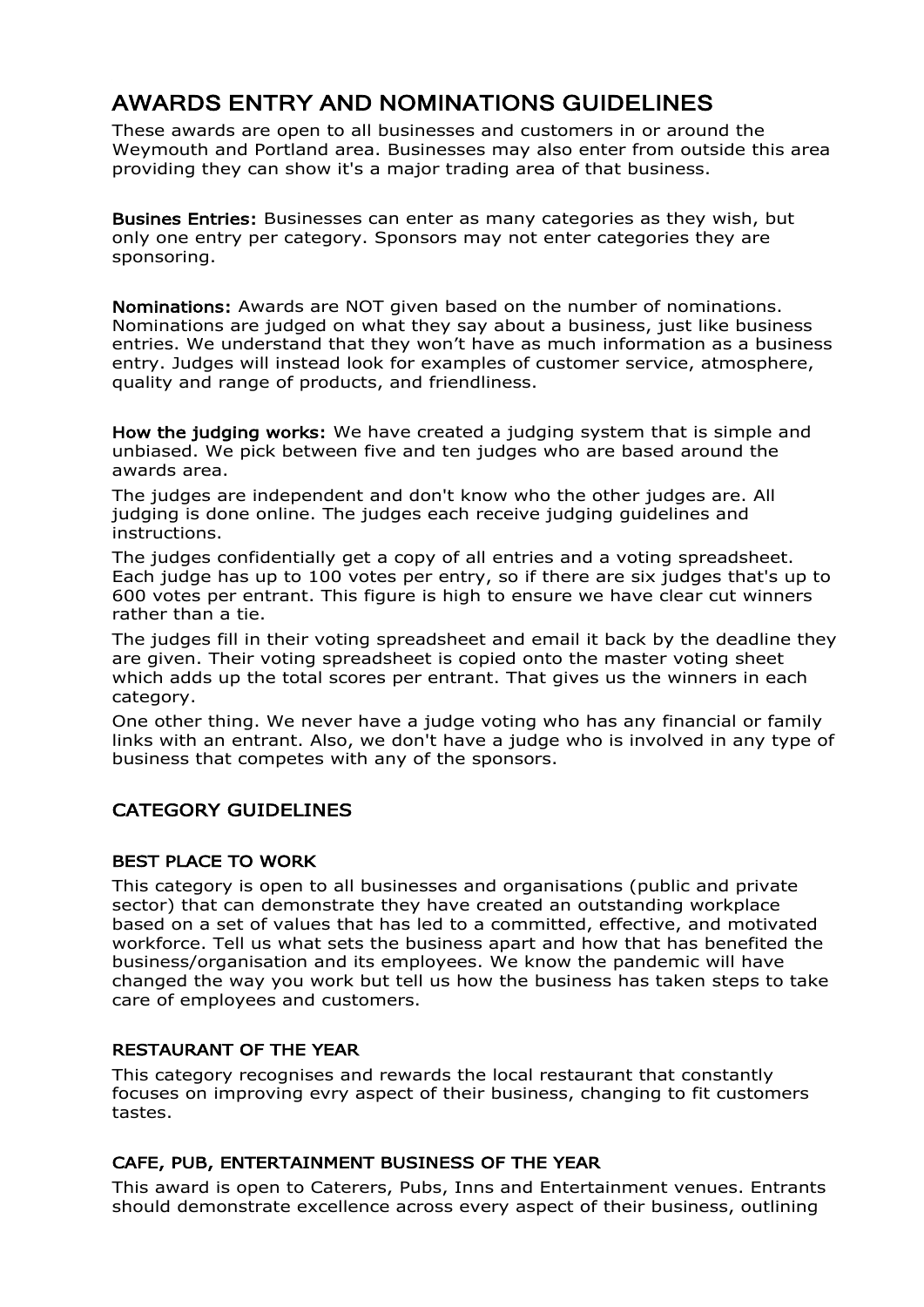their long term aims to continue to improve their customer experience.

#### EXCELLENCE IN CUSTOMER SERVICE

This award is open to businesses that can show flexibility, responsibility, and a clear focus on their customer service. They need to demonstrate a high level of customer satisfaction, setting the bar for their competitors to follow. Also, businesses should, if possible, give examples of any customer service training they have given to their team, whether on a one to one basis or group training.

#### FAMILY BUSINESS AWARD

The winner of this award will have family members currently working in the business. The judges are looking for businesses who can articulate why that matters to the success of the business, while acknowledging the pros and cons of a family structure. Entrants will demonstrate what it means to be a family business and how (if applicable) non-family leaders are integrated. Businesses entering this award will need to specify the current family members leading the business and their roles

#### GREEN/ ECO BUSINESS OF THE YEAR

We are looking for local business entrants who show awareness of environmental issues and are working to be more environmentally friendly. Entrants will need to show they are focused on being ethical and socially responsible. The award is open to any local business or individual that has included environmental improvements as part of their core business model.

#### HEALTH, BEAUTY AND FITNESS AWARD

This category is open to local businesses ranging from hair and beauty to fitness, yoga to aromatherapy. Local businesses in this sector need to show innovation, using quality products and equipment, while focusing on staff training and the latest techniques. Also dedication to customer service and client satisfaction, with an ongoing commitment to excellence.

#### INDEPENDENT BUSINESS OF THE YEAR

This category is open to local independent businesses who can demonstrated enterprise, vision, innovation, and entrepreneurial spirit, which in turn is growing their business. Also, a strong record of serving local customers. The winning business will demonstrate excellence in all areas of the business.

#### LOCAL ARTISANS,MANUFACTURES AND TRADERS

The winner of this category will sell or produce food products, clothing and accessories, jewellery, art, interior and lifestyle products, books, drinks, carpentry work, furniture, gardening equipment, plants, baby products, confectionery, leather goods, perfumes & make up, candles, soaps, photos, and pet supplies to name a few. The list is endless. The winning business will be able to demonstrate customer satisfaction and what makes them different.

#### NEW BUSINESS OF THE YEAR

Entrants are invited from businesses less than three years old (as of November 2021), that have demonstrated enterprise, vision, innovation and entrepreneurial spirit when setting up a successful new business. Also, a clear vision as to how the business will develop in the future. We are looking for inspiring new businesses that will be seen as role models for other new businesses.